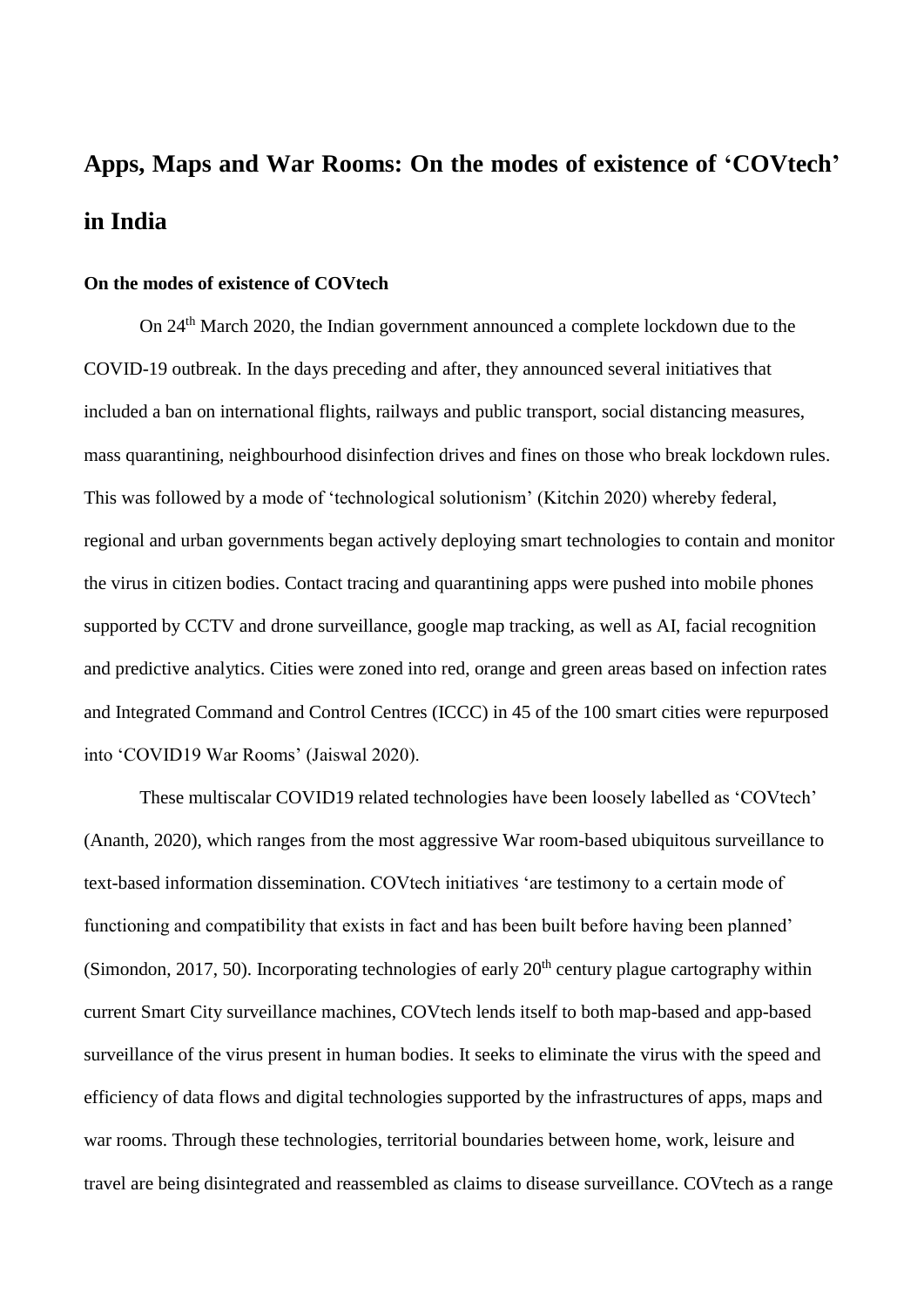of public-sector led technologies of monitoring, management and containment of the virus lends itself to examination of what Gilbert Simondon has called 'modes of existence of technical objects' (Simondon, 2017). These modes of existence are assembled within the interfaces of digital-analogue systems that offer exchanges between visibility and invisibility, centralisation and decentralisation, regulation and indeterminacy, novelty and simulacra. The technical objects range from smartphones to drones, proprietory apps to map platforms, AI to facial recognition algorithms, CCTVs to COVID19 War rooms, and have existed earlier-in other systems of power, control and governance. Their materialisation under COVID19 forms their divergence from the previous technical objects and their concretisation for the purpose of pandemic surveillance.

In this review paper, we will examine the modes of existence of 'COVtech' during the pandemic crisis in Indian cities across apps, maps and war rooms. We do this through two key arguments – first that each mode of existence of COVtech involves the redeployment of existing machinery (from the intimate surveillance of apps in the smartphone to the GIS mapping platforms to the panoptics of the War rooms) which are assembled at intersecting scales of urban, regional and federal governance structures. Second, that while there are serious concerns about COVtech based 'surveillance creep' (Kitchin 2020), there is little understanding of the modes of existence of current technologies within translocally situated networks of civil society actors which can be mobilised to provide relief and support to vulnerable groups locked out/in Indian cities. We conclude by proposing that a progressive mode of existence of COVtech rests not with the state optics of what and where of the disease, but in addressing the who and how of its impacts.

## **App Harvest in the smartphone**

In India there has been a public-sector led app harvest in the smartphone since the COVID19 outbreak. Although these apps are applied across different layers of governance, the smartphone remains the building block of the intimate surveillance machine of COVtech which is then scaled up.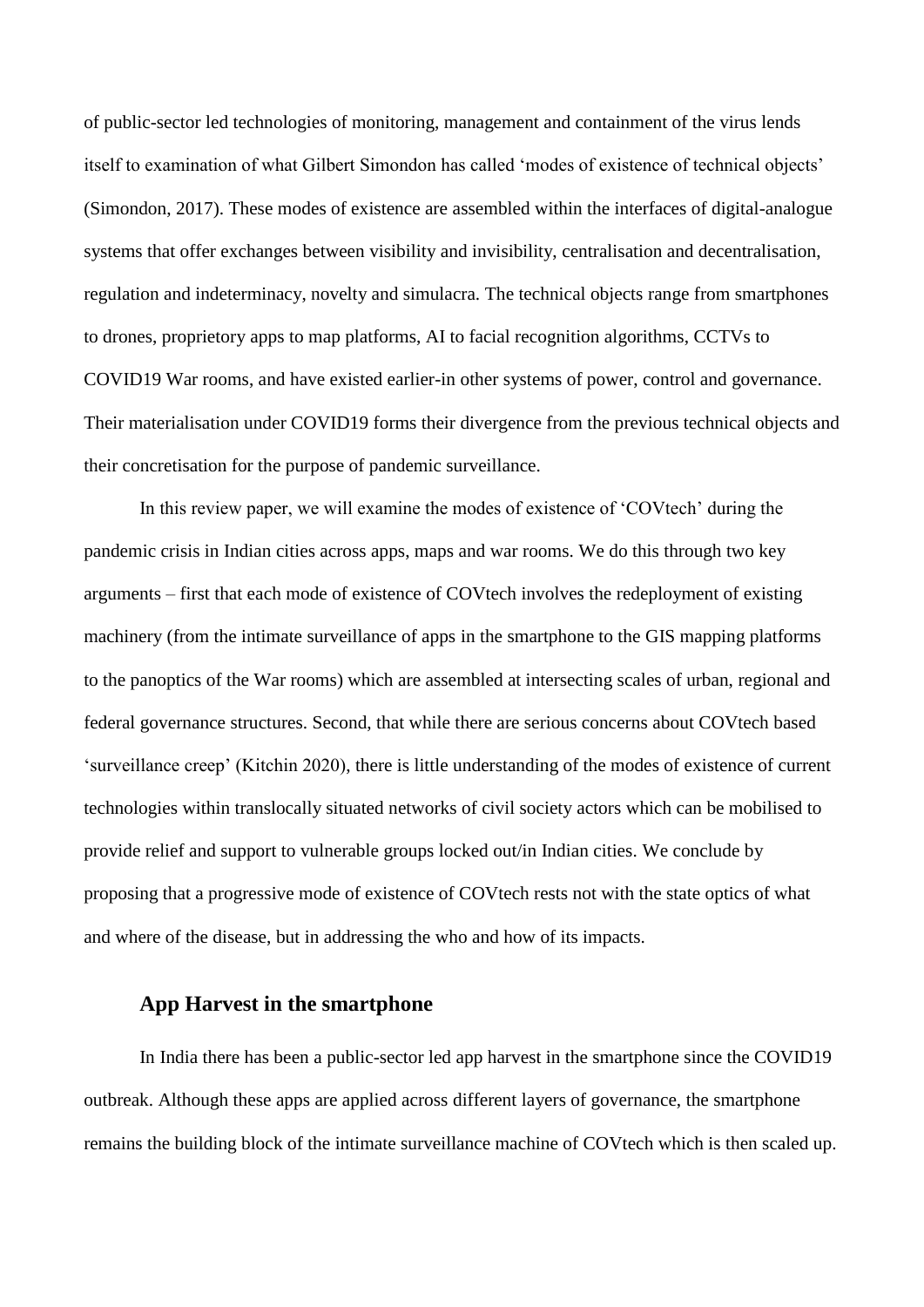The proprietary apps use an 'associated milieu' (Simondon 2017) of smartphone features – network connectivity, cameras, GPS locations, downloaded cookies, and user interfaces through which the intimate surveillance machine (smartphones) communicates with the state's surveillance optics (War Rooms).

These apps are connected to the long legacies of legal, institutional and policy imperatives of the state to control populations which inform their terms of service, user agreements and disclosures. Research by independent charities found that these apps violate data privacy protocols, and their contact tracing features can be used as a surveillance tool by the government (Banerjee, 2020). These apps work with closed systems but have the power to control citizens' access to a range of welfare services and mobility. One of the most controversial amongst these, the 'Aarogya Setu' app, was made mandatory by the federal state to evaluate the risk that a person has been exposed to through multiple travel histories and contacts with infected patients. Clearance through Aarogya Setu app for example is mandatory before boarding flights, yet the app has shown different risk assessments for people living under the same roof. There are reports that private shopping areas and residential colonies are using informal measures to restrict entry of people using the Aarogya Setu app. At the regional level, Telangana and Karnataka states pushed a 'Quarantine Watch' app which requires quarantined individuals to send selfies every hour of the day. Yet at a functional level, it is impossible to ascertain the accuracy of GPS tracking within a radius of 10 metres, and therefore its use in these apps is ineffective (Kitchin, 2020) Through contact tracking and quarantine surveillance, they enable tactile, mimetic and affective self-governance by citizens within structures that are buggy, opaque and extractive of private information (Datta, 2020a). In cities such as Pune, the 'Saiyam' App developed under the Smart City Mission tracks home-quarantine citizens and their movement on a real time basis using GPS tracking. Yet their data infrastructures can be infiltrated or leaked at any time such as in Delhi, where the authorities handed over 25,429 private mobile phone numbers to the Police to monitor quarantine and isolation.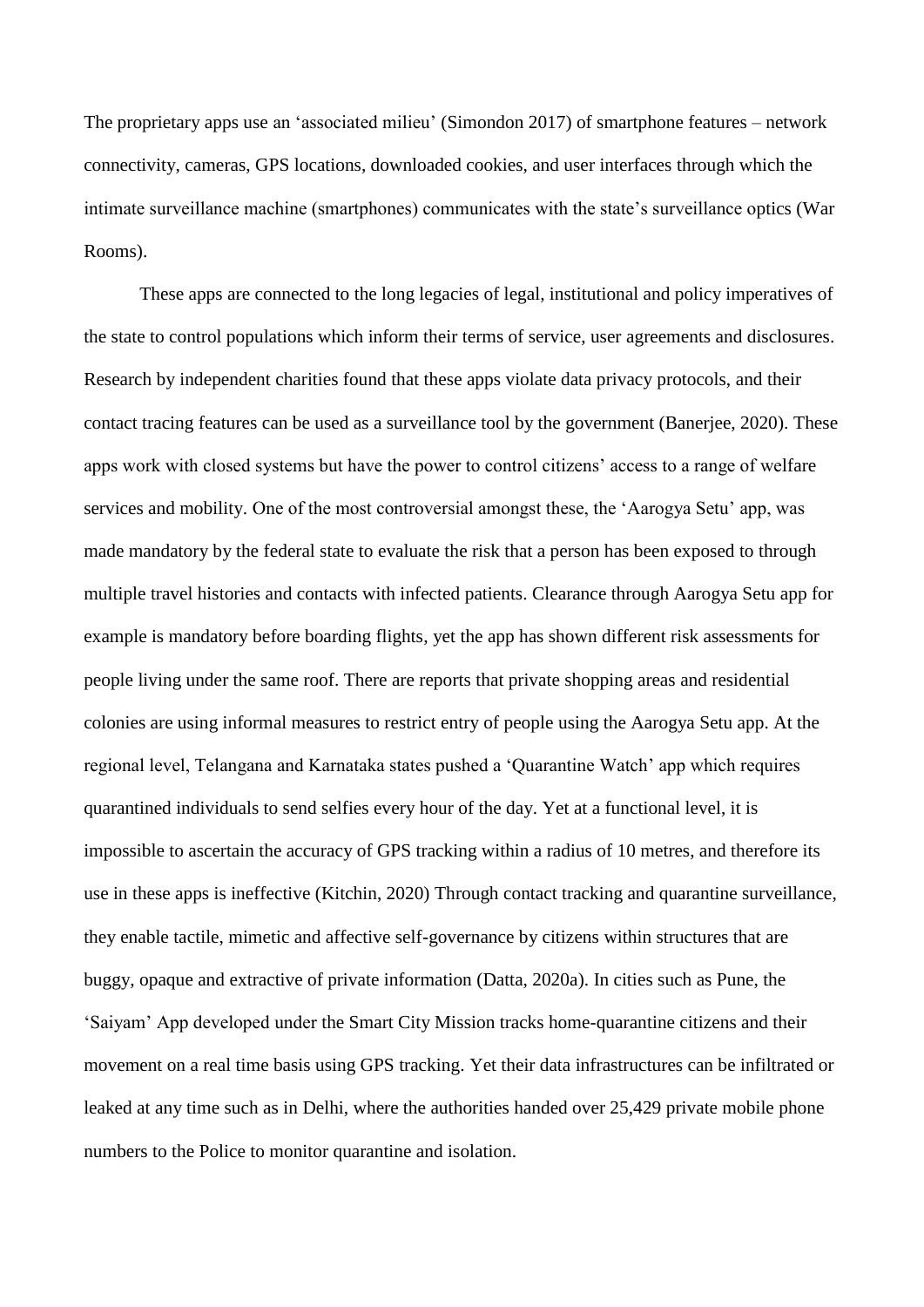# **Mapping the pandemic**

Much of our understanding of COVID19 as a global pandemic comes from its real-time visualisations on mapping platforms. Maps scale up the optics of intimate surveillance to 'seeing' the disease as aerial surveillance. Like earlier disease cartography of Cholera or Plague in the 18<sup>th</sup> and 19th centuries (Koch, 2011; Engelmann, Henderson, & Lynteris, 2019; Evans, 2019), mapping visualises the invisible – the limits of our knowledge and potential for action during a crisis. In the digital age, when much of the mapping is conducted via machines (drones, satellites and mobile phones) maps as technological objects exist as another mode of COVtech at multiple scales. Maps automate a geographical matrix of relationships with other sets of variables of the pandemic providing a real-time relationship between 'what we see, what we think we see and what we do with what we see' (Koch, 2011, 13).

COVtech map platforms claim to present information that appears objective at first sight, yet they prioritise specific political relationships through data assemblages across scales. The offer of free GIS data and an ArcGIS Hub Coronavirus Response template from the global mapping platform ESRI and their integration with APIs (Application Programming Interface) from the Indian National Center for Disease Control (NCDC) and WHO indicate the geopolitical reach of these platforms. At a national scale, the Survey of India's 'Sahyog' platform has been customised in order to collect COVID-19-specific geospatial datasets regarding door-to door surveys by health workers, essential relief services and public awareness campaigns. In the regional states of Madhya Pradesh, Odisha, Punjab, and Jammu & Kashmir the State Spatial Data Infrastructure (SSDI) have been providing geospatial data services such as time enabled maps of infection spread for integration with related health datasets.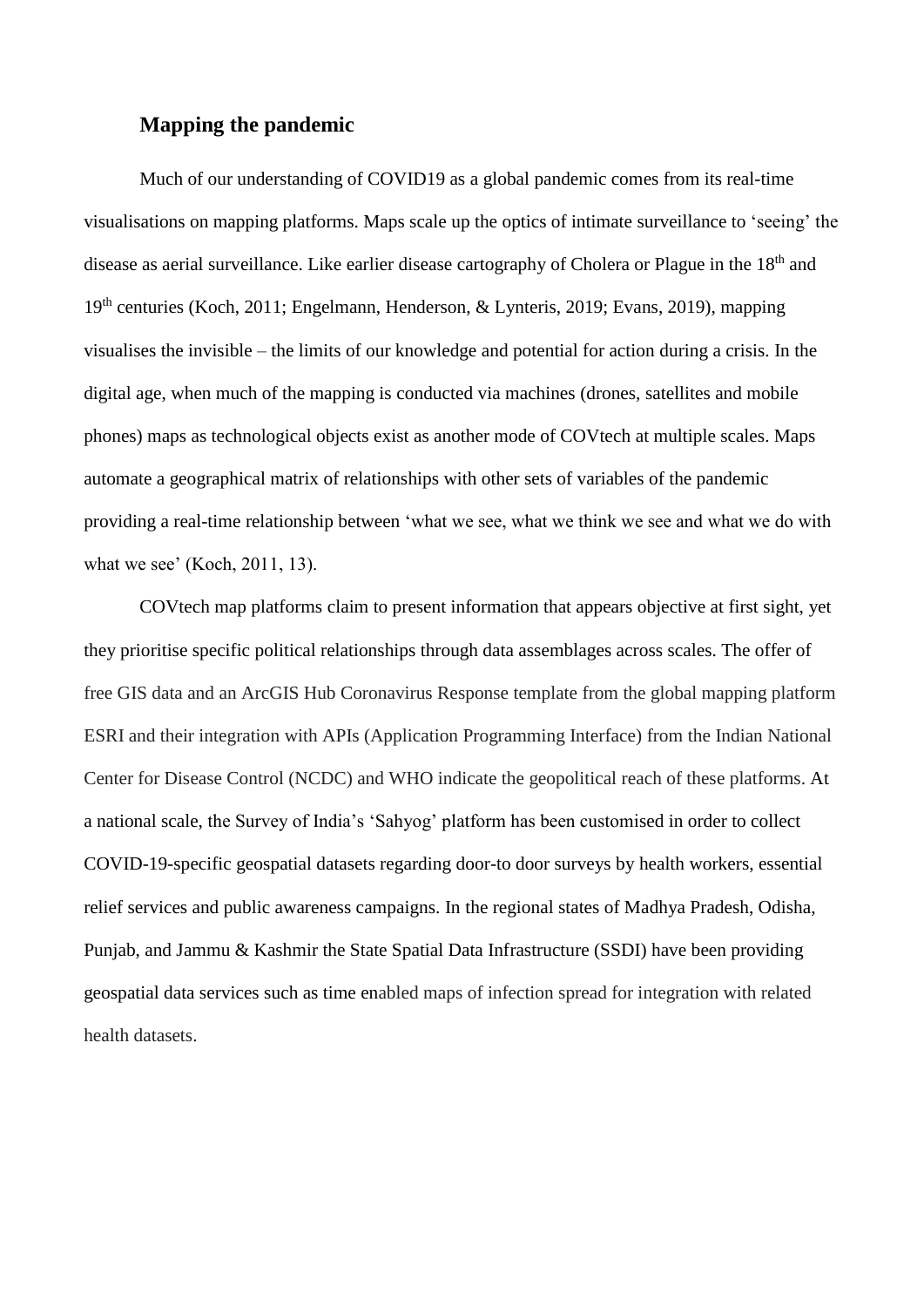## **Optics of War Rooms**



*Figure 1: New Delhi ICCC. Photo: Ayona Datta, 2019*

The repurposing of 45 Smart City ICCCs as COVID19 War Rooms scale up disease mapping to a wider and more expanded assemblage of aerial technologies. The ICCCs seek the 'convergence of functions into a structural unit, rather than one of seeking a compromise between conflicting requirements' (Simondon 2017, 28). The War Rooms do not produce new machines per se, rather consolidate and concretise a decade of preparatory work done by urban municipalities in mapping each city to make visible and give meaning to the data harvest from COVID19 related apps and maps. The ICCCs were earlier related to specific smart city technologies – traffic management, water supply or waste management among other things. The War Room organises the 'sub-ensembles' (Simondon 2017) – the screens, CCTVs, drones, GIS maps, algorithms and fulfils a specific aspect of making the pandemic visible (Dutta 2020). In their new role, the War Room becomes even more pervasive and extensive – reaching into the depths of intimate domestic life through the smartphone and scaling the bio-political body into a panoptic vision of spread and containment.

*Figure 2: Infographic of Apps, Maps and War Rooms during COVID19. Prepared by Anwesha Aditi.*

### **'Subaltern' modes of COVtech**

The deployment of COVtech as a mode of surveillance has had devastating economic and social impacts on socially marginalised groups. India's 'technological solutionism' (Kitchin 2020) to infectious disease control has exacerbated the struggles of poor women, LGBTQ, minorities and migrant workers who cannot access essential online services or work from home, or report on domestic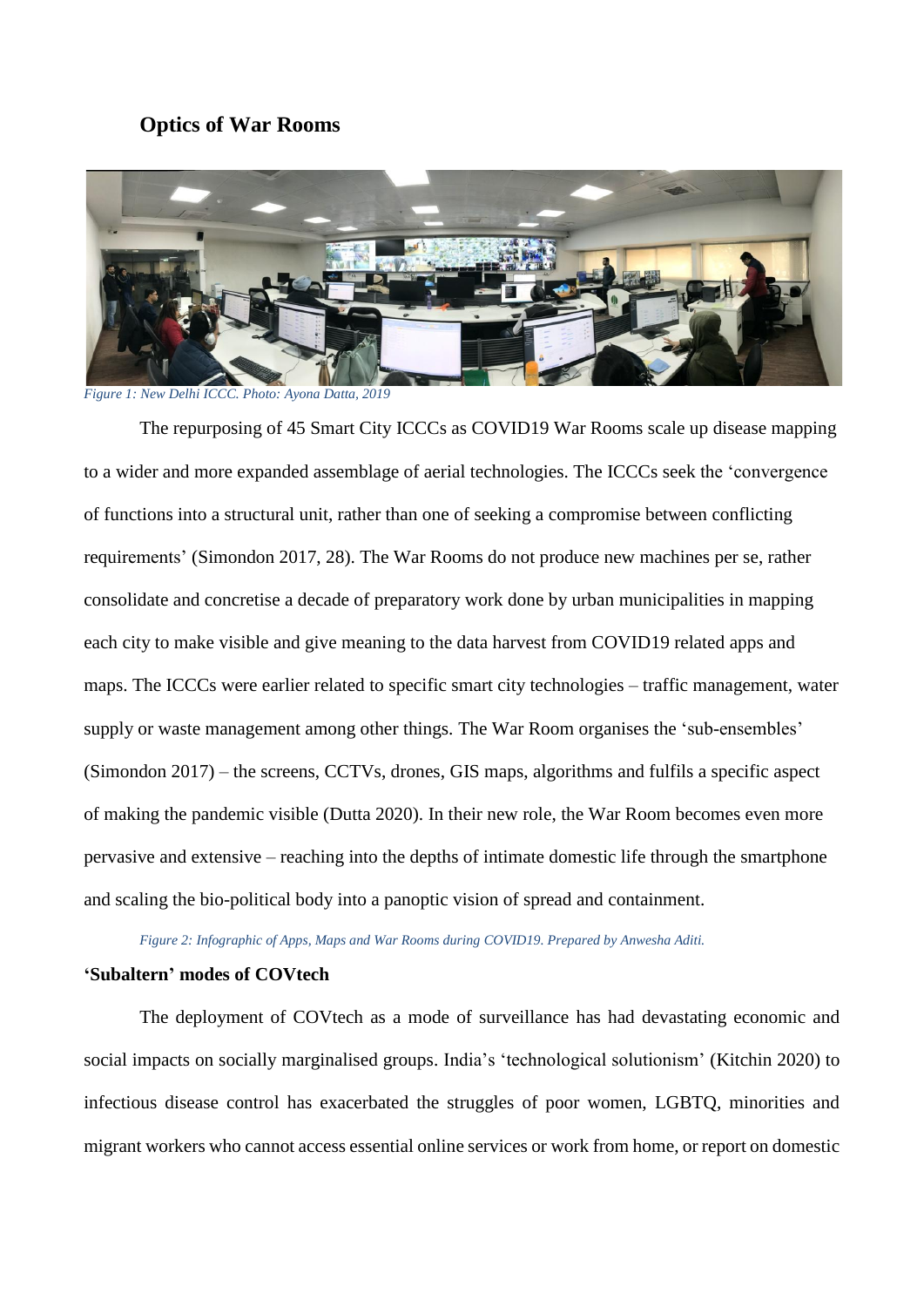and other forms of violence under social distancing. In the surveillant mode of COVtech, who owns a smartphone, who can download the apps, who can therefore be traced and tracked on the mapping platforms, and who is subsequently displaced by the restraints of apps and maps, reinforce the deep digital divides that had already existed in India. Class, caste, religion, gender and territory have acquired meaning and power in COVtech which was pushed into a population where only 38 percent own mobile phones and about half have access to network connectivity.

One of the key features of these apps, maps and war rooms is that they make the 'where' and 'how many' of the virus visible while an intersectional notion of 'who' gets infected and 'how it impacts' is mostly invisible and unsaid. Even as lockdown was imposed and disease maps were automated at different scales, migrant workers lost their livelihoods and accommodation (Datta, 2020b). Locked out of public spaces with severe restrictions on movement in Delhi, Mumbai, Ahmedabad and several other cities, they began to walk back to their native towns and villages sometimes undertaking journeys of over 15 days. They were often violently disciplined by the police for breaking lockdown rules, spraying them with toxic disinfectants, making them squat in the summer heat for hours and breaking social distancing norms. As a floating population, and with the absence of any central database on migrants, they were not accounted for in the real time analytics of COVID19 mapping platforms. Although the Delhi government released an integrated database of its food and shelter centres on Google maps, it was difficult to reach those in need without disaggregated data on migrants. Similarly in Mumbai, community transmission occurred in many low-income and informal settlements such as Dharavi which became hot-spots of the virus because official figures of population there were vastly undercounted and social distancing was impossible for a population that living in close quarters and surviving on daily wages.

In this vacuum of governance, civil society has stepped in to address issues of technological and infrastructural redlining as well as the knock-on effects of subsistence rupture to poor migrants and their families. In Mumbai, Delhi, Bangalore and Chennai, the mobilisation has been rapid and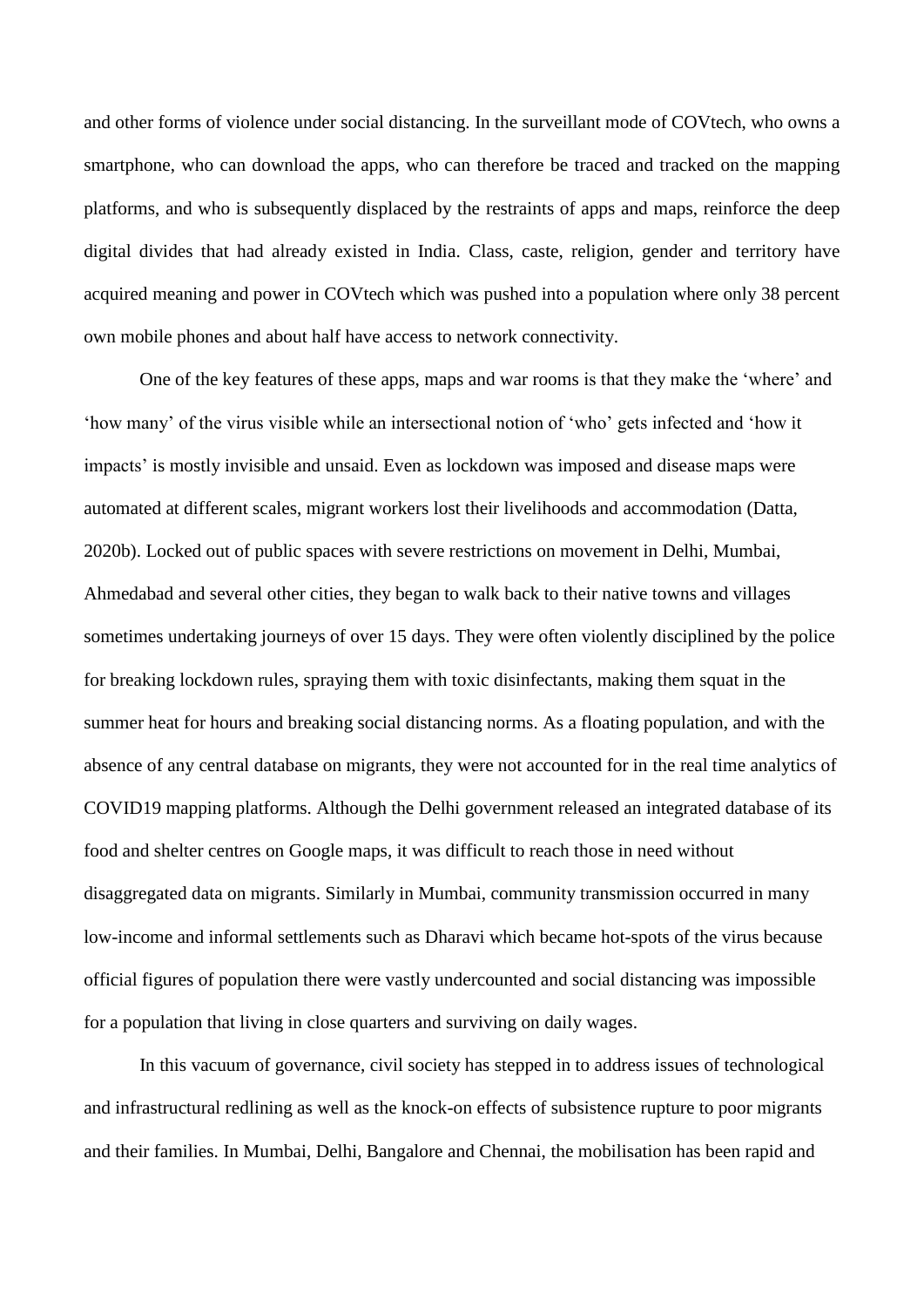dramatic through the creative use of existing technologies to provide relief and support to vulnerable groups. This 'subaltern existence of the machine' (Arnold, 2015), is found in the ways that neighbourhood organisations, labour unions, NGO's and many such collectives have redeployed everyday technologies – phone lists, neighbourhood WhatsApp groups, telegram messages, voluntary relief helplines, and curated websites in providing cooked food supplies to migrant workers. Many have scaled up their relief efforts to the city level as the scale of distress widened. WhatsApp/Telegram based coordination for procurement of commodities, deciding the menus, and ensuring supplies have been central to all these initiatives. Similarly, many voluntary helplines have served as intermediaries between the migrant workers on the road and states' digitised information systems such as Registrations for Special Trains, information on Quarantine Rules in States, generating e-passes for inter-state movement and making online cash transfers to those whom food relief could not be reached directly.

These efforts at the scale of civil society have also been critical in challenging the mode of technological solutionism through redeployment of technology for public good, sometimes in partnership with the public sector. Significant amongst these initiatives is the "Corona Safe Network", an opensource GitHub tech node comprising coders, data analysts, doctors and government officials in the regional state of Kerala. This node provides at least 20 live dashboards to the Chief Minister's office, on health and medical data, travel data, essential items and many such variables. In Bhubaneswar, a group of tech-activists developed a platform with local *kirana* (grocery/departmental) stores to enable easy delivery of essential goods to elderly and vulnerable sections in the region (Patel, 2020). A district wise data aggregating website COVIndia (Chakrabarty, 2020) was developed by tech-based students in Hyderabad, in order to make open public data available to citizens. Similarly, there is a civil society initiative collecting data on all non-COVID deaths (GN Thejesh, n.d) during the lockdown – listing road accidents, medical negligence, suicides and starvation deaths in the country. Another initiative mapped Migrant Workers'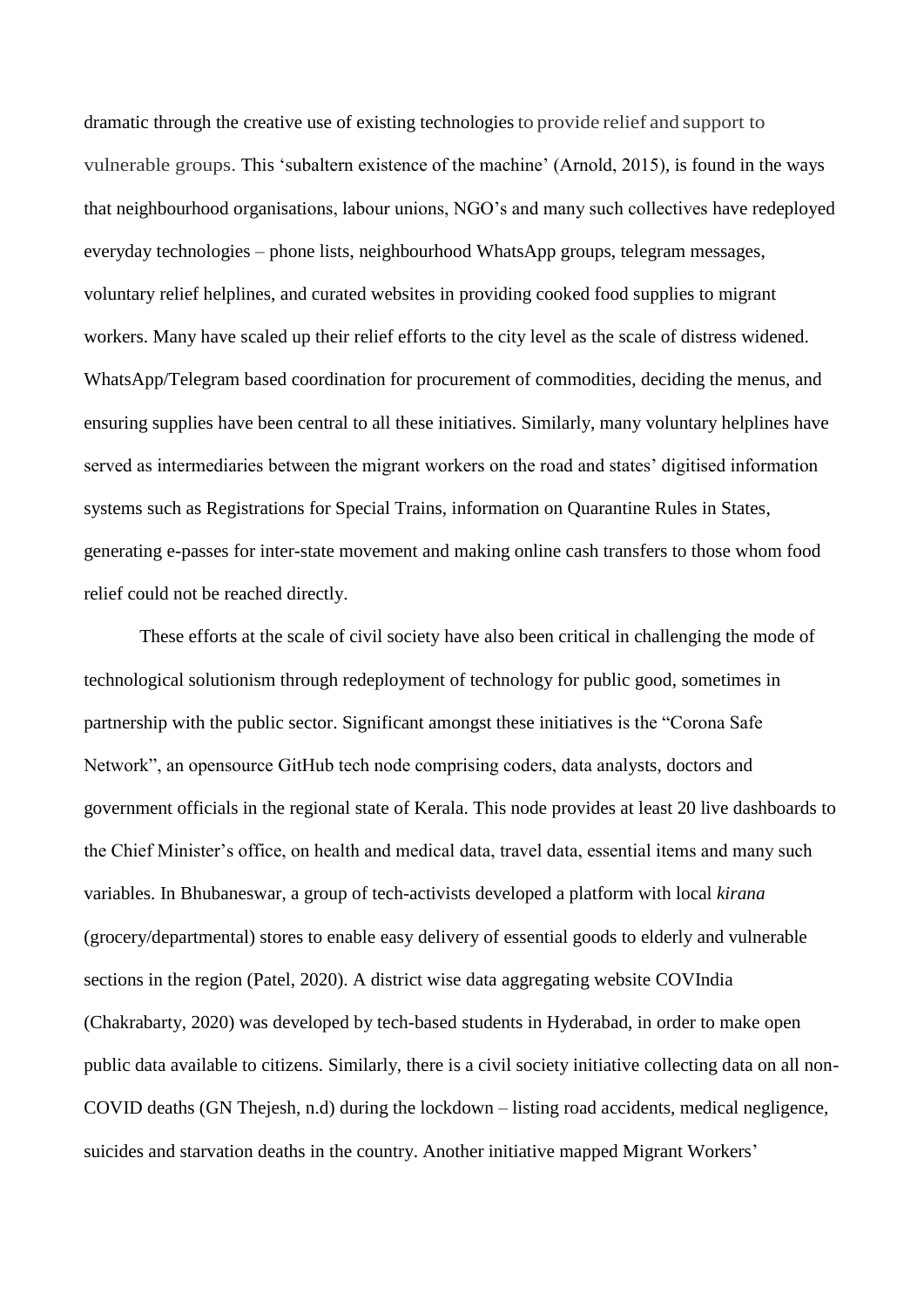Resistance ("Migrant Workers' Resistance Map", n.d.) across the lockdown, mapping instances of workers collective action for right to return to their home states or for wages during the lockdown.

Civil society and charity organisations have also challenged the 'new normal' of state surveillance in highlighting several conflicts of interest across state, civil society and local entrepreneurs in COVtech initiatives. This was particularly poignant in the challenges to Aarogya Setu from charity organisations, trade unions, former Supreme Court judges and Dalit rights activists civil society which pushed the federal state in making the Android version of the app 'open source' and 'not mandatory' (Patra, 2020; Tripathi, 2020) and released its code on GitHub. The government also announced the 'Aarogya Setu Bug Bounty Programme', acknowledging that 'despite the best measures taken, the presence of vulnerabilities may exist' (MyGov, 2020).

These translocal collaborations and initiatives from civil society are supported by a vibrant technological transformation since the 1990s, which has been underlined by several state initiatives around smart citizenship, entrepreneurship and digital innovation in the last few years. Digital India, StartUp India and 100 Smart Cities were all flagship programmes of a new ruling party announced in 2015, but it was the outbreak of COVID-19 that also fashioned very different pathways for 'beneficiaries' of these programmes. Recently more than 600 start-ups have formed a coalition called 'Action COVID-19 Team' to work with different stakeholders and governments against the pandemic (Shanthi, S., 2020). While several startups are working with the state's COVtech surveillance machines, others are providing PPEs to health workers, contactless hand sanitsers or devices to monitor multiple COVID-19 patients simultaneously. The role of these start-ups have been significant in the crisis as they have ready technology and resources to respond to this crisis through digital innovation and opensource software that takes transparency, accountability and vulnerability into consideration in both public sector-led and community-led. While 'subaltern' may not be a definitive term to label these start-ups in India, they have played a crucial role in directing relief measures to subaltern groups.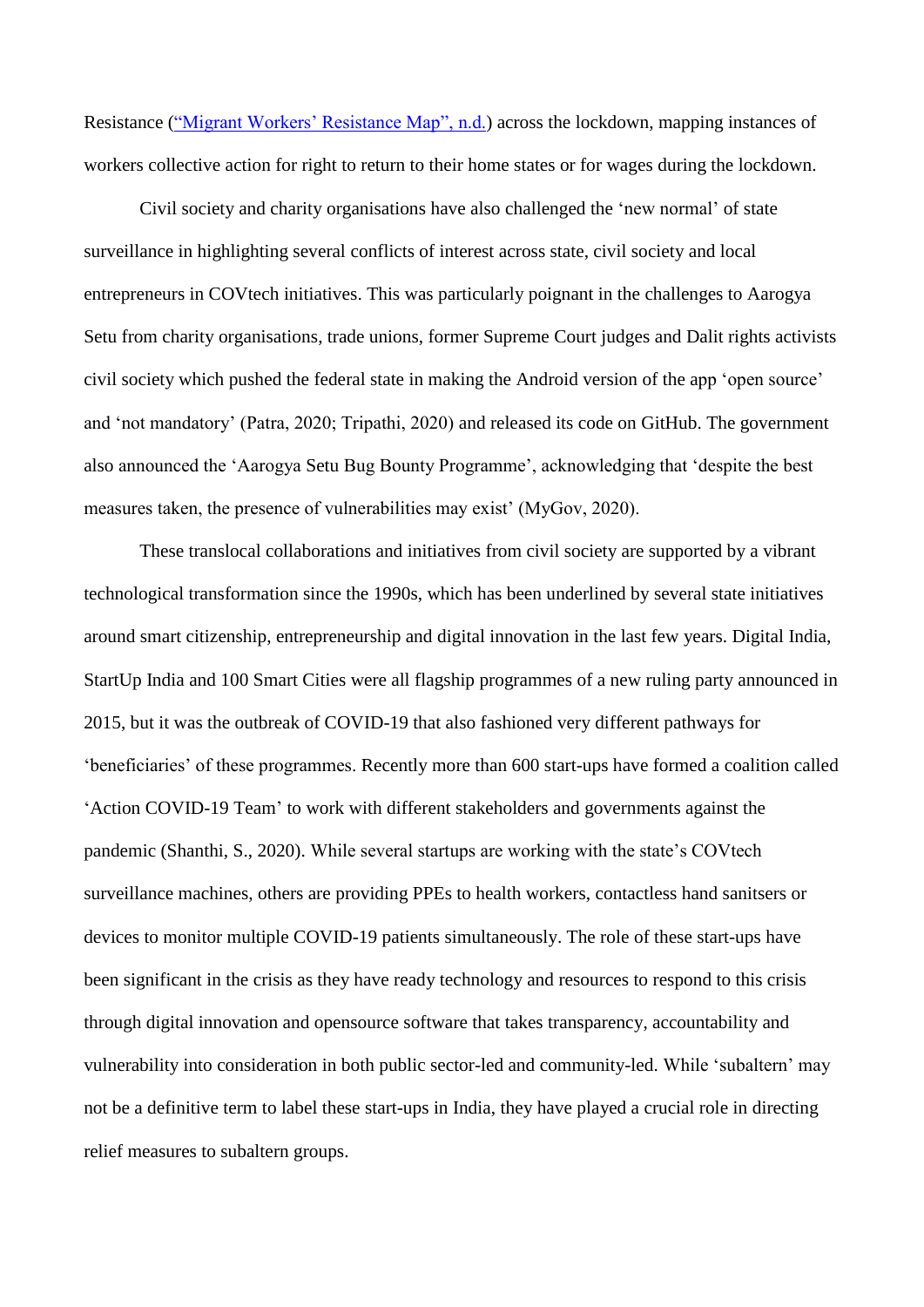The 'success story' of India's COVtech however, has emerged from the public sector-based relief efforts pioneered in Kerala's regional War Room (Anil 2020). This War Room became the central node for mitigating grievances of its regional citizens stranded across the country and the world, along with managing logistics of goods movement between state boundaries and as a helpline to migrant workers. Following this example, Karnataka, another regional state launched the Chief Minister's War room (PIB India, 2020) from where heat maps, hotspots and food relief were directed. These sparse but important examples turn the 'COVtech as surveillance creep' thesis on its head by suggesting alternative models for reimagining the use of technology as an emancipatory tool by the state. That this initiative comes from a regional state suggests also that COVtech is neither monolithic nor hierarchical. COVtech plays an important role in shaping differentiated sociogeographies of disease monitoring – as a machine of intimate surveillance, as the expulsion of the poor urban migrant, as public ways of 'seeing' a portable disease, and sometimes as a subaltern machine of hope. Its emancipatory potential lies in the ways that it is assembled at scale and through translocal links between community data, civil society and digital innovators. In this final mode, COVtech can begin to move beyond mere evidentiary geographies of contagion and containment into assemblages of disaggregated knowledge at multiple scales, visualising not just the invisible, but evidencing radical ways of acting upon these. As Simondon would suggest, 'what is at stake here is a conditioning of the present by the future, by that which is not yet.' (Simondon, 2017, 60).

### **Bibliography**

- Arnold, David (2015). *Everyday Technology: Machines and the Making of India's Modernity*. Chicago: University of Chicago Press.
- Ananth, Venkat (2020, May 30). As Covid-19 cases rise in India, "Covtech" based surveillance intensifies. *The Econo[m](%20)ic Times*. Retrieved from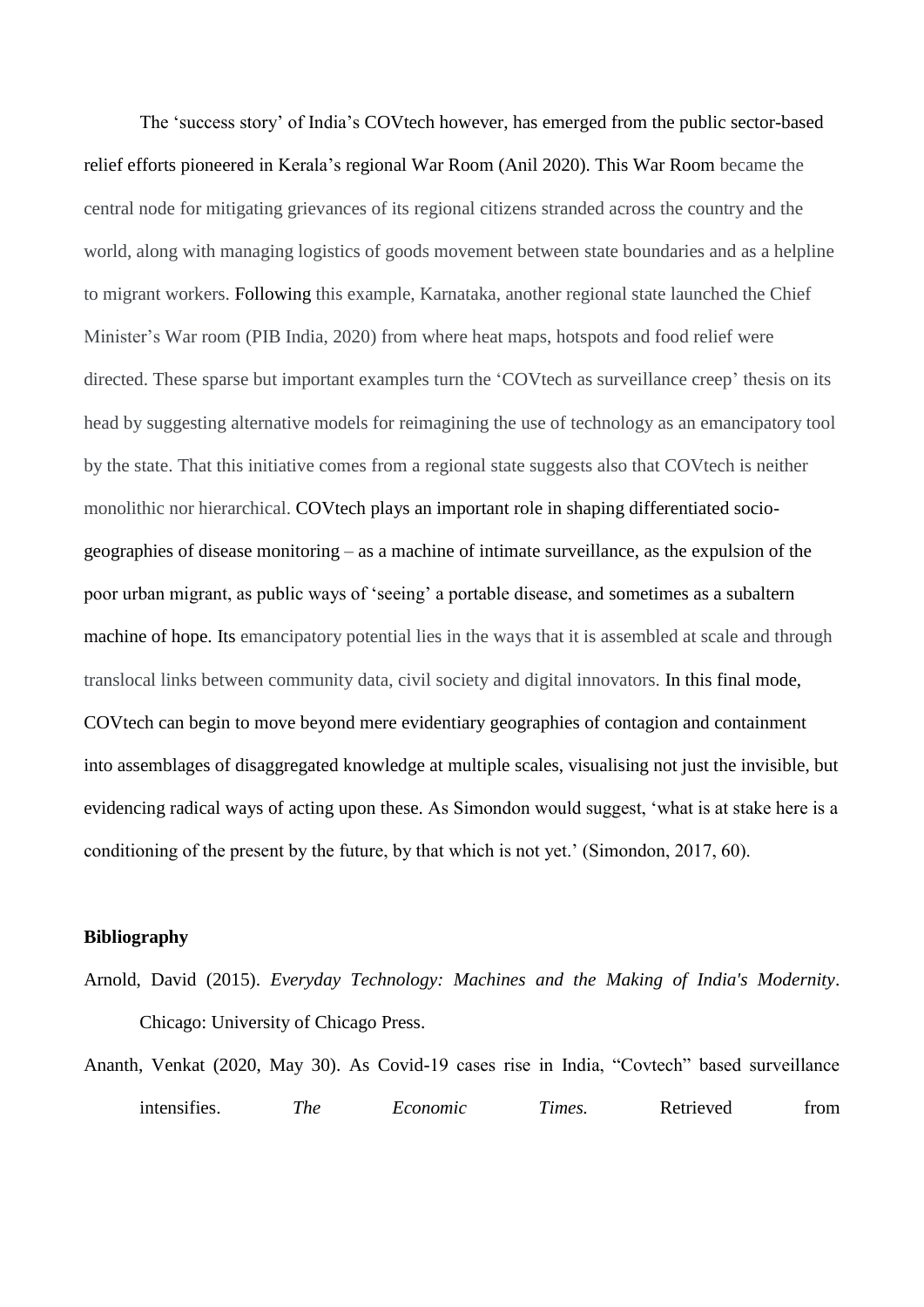[https://economictimes.indiatimes.com/news/politics-and-nation/as-covid-19-cases-rise-in](https://economictimes.indiatimes.com/news/politics-and-nation/as-covid-19-cases-rise-in-india-covtech-based-surveillance-intensifies/articleshow/74876078.cms?from=mdr)[india-covtech-based-surveillance-intensifies/articleshow/74876078.cms?from=mdr](https://economictimes.indiatimes.com/news/politics-and-nation/as-covid-19-cases-rise-in-india-covtech-based-surveillance-intensifies/articleshow/74876078.cms?from=mdr)

- Agrawal, Aditi (2020, April 14). Survey of India's app modified to complement Aarogya Setu. *Medianama.* Retrieved from [https://www.medianama.com/2020/04/223-survey-of-india](https://www.medianama.com/2020/04/223-survey-of-india-sahyog-aarogya-setu/)[sahyog-aarogya-setu/](https://www.medianama.com/2020/04/223-survey-of-india-sahyog-aarogya-setu/)
- Benerjee, Prasid (2020, May 5). French hacker finds security issue in Aarogya Setu, says Rahul Gandhi was right. *liveMint*. Retrieved fro[m](https://www.livemint.com/technology/tech-news/french-hacker-finds-security-issue-in-aarogya-setu-says-rahul-gandhi-was-right-11588697775275.html) [https://www.livemint.com/technology/tech-news/french](https://www.livemint.com/technology/tech-news/french-hacker-finds-security-issue-in-aarogya-setu-says-rahul-gandhi-was-right-11588697775275.html)[hacker-finds-security-issue-in-aarogya-setu-says-rahul-gandhi-was-right-](https://www.livemint.com/technology/tech-news/french-hacker-finds-security-issue-in-aarogya-setu-says-rahul-gandhi-was-right-11588697775275.html)[11588697775275.html](https://www.livemint.com/technology/tech-news/french-hacker-finds-security-issue-in-aarogya-setu-says-rahul-gandhi-was-right-11588697775275.html)
- Chakrabarty, Roshni (2020, March 25). These engineering students created India's first district-wise Covid-19 tracker. *India Today*. Retrieved fro[m](https://www.indiatoday.in/education-today/how-i-made-it/story/engineering-students-create-india-s-first-district-wise-covid-19-tracker-1659707-2020-03-25) [https://www.indiatoday.in/education](https://www.indiatoday.in/education-today/how-i-made-it/story/engineering-students-create-india-s-first-district-wise-covid-19-tracker-1659707-2020-03-25)[today/how-i-made-it/story/engineering-students-create-india-s-first-district-wise-covid-19](https://www.indiatoday.in/education-today/how-i-made-it/story/engineering-students-create-india-s-first-district-wise-covid-19-tracker-1659707-2020-03-25) [tracker-1659707-2020-03-25](https://www.indiatoday.in/education-today/how-i-made-it/story/engineering-students-create-india-s-first-district-wise-covid-19-tracker-1659707-2020-03-25)
- Datta, Ayona (2020a). Self(ie)-governance: Pathogenic technologies of simulacra and simulation in Indian cities. *Dialogues in Human Geography*.
- Datta, Ayona (2020b). Geography Directions. *Survival infrastructures under covid-19*. Retrieved from https://blog.geographydirections.com/2020/05/13/survival-infrastructures-under-covid-19/.
- Dhapola, Shruti (2020, April 9). Tech used to track cyclones now helps map Covid-19 spread. *The Indian Express.* Retrieved from [https://indianexpress.com/article/technology/tech-news](https://indianexpress.com/article/technology/tech-news-technology/gis-tech-used-to-track-cyclones-now-helps-map-covid-19-spread-india-6355322/)[technology/gis-tech-used-to-track-cyclones-now-helps-map-covid-19-spread-india-6355322/](https://indianexpress.com/article/technology/tech-news-technology/gis-tech-used-to-track-cyclones-now-helps-map-covid-19-spread-india-6355322/)
- Dutta, Anisha (2020, April 07). How Centre is using smart cities project to monitor Covid-19 hot spots. *Hindustan Times.* Retrieved from [https://www.hindustantimes.com/india-news/how-centre-is](https://www.hindustantimes.com/india-news/how-centre-is-using-smart-cities-project-to-monitor-covid-19-hot-spots/story-qxu3fj0H6eeT5qvIqgUSgI.html)[using-smart-cities-project-to-monitor-covid-19-hot-spots/story-](https://www.hindustantimes.com/india-news/how-centre-is-using-smart-cities-project-to-monitor-covid-19-hot-spots/story-qxu3fj0H6eeT5qvIqgUSgI.html)

[qxu3fj0H6eeT5qvIqgUSgI.html](https://www.hindustantimes.com/india-news/how-centre-is-using-smart-cities-project-to-monitor-covid-19-hot-spots/story-qxu3fj0H6eeT5qvIqgUSgI.html)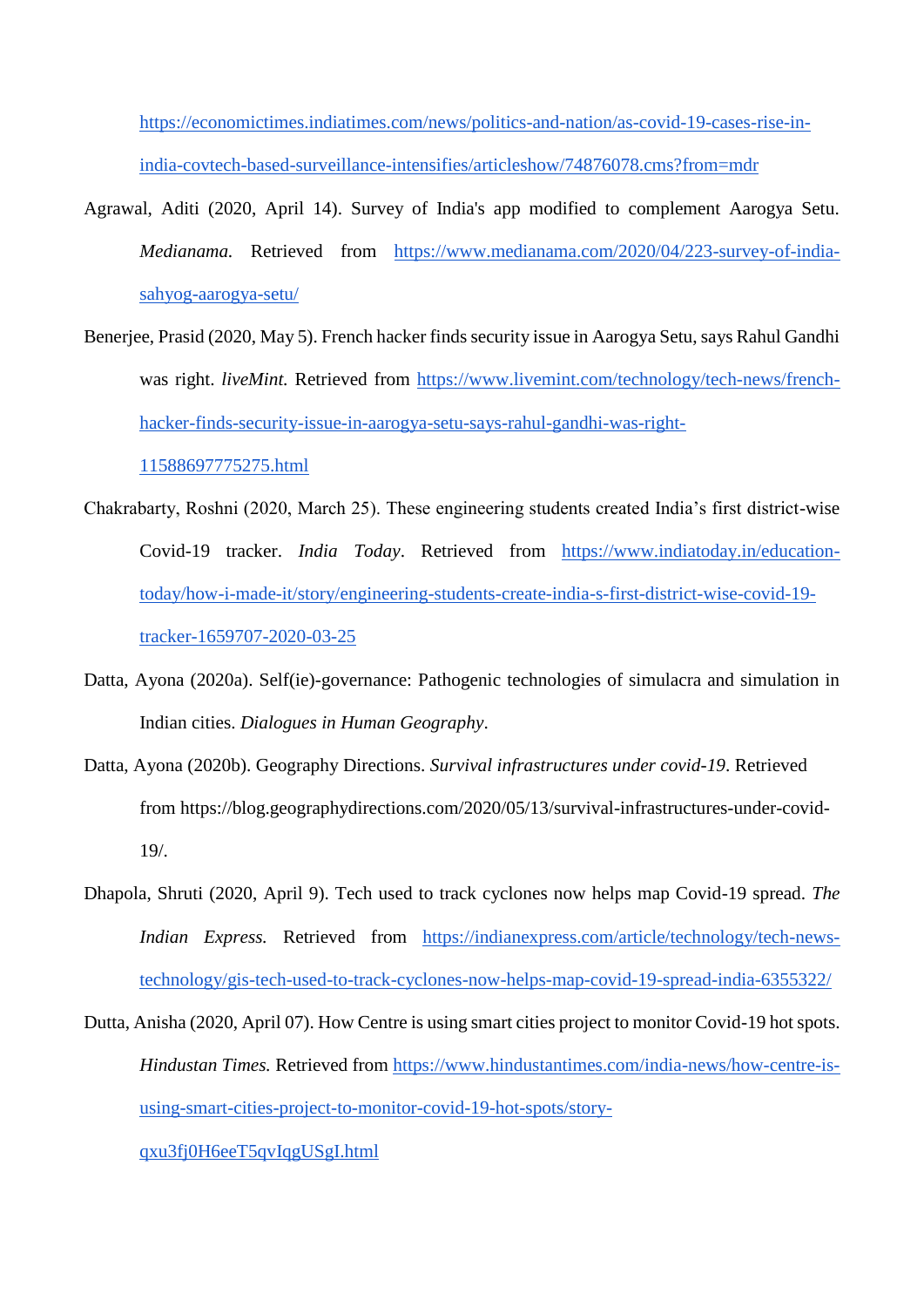- Engelmann, Lukas, Henderson, John, & Lynteris, Christos (Eds.) (2019). *Plague and the city*. London: Routledge.
- Evans, Nicholas H. A. (2019). The disease map and the city: Desire and imitation in the Bombay Plague 1896-1914. In Lukas Engelmann, John Henderson, & Christos
- Goswami, Sweta (2020, May 07). Delhi Covid-19 data devoid of area break-up; citizens in dark. *hindustantimes.* Retrieved fro[m](https://www.hindustantimes.com/delhi-news/delhi-covid-19-data-devoid-of-area-break-up-citizens-in-dark/story-TnWhElGRRZVX4zLzhpozUN.html) [https://www.hindustantimes.com/delhi-news/delhi-covid-19](https://www.hindustantimes.com/delhi-news/delhi-covid-19-data-devoid-of-area-break-up-citizens-in-dark/story-TnWhElGRRZVX4zLzhpozUN.html) [data-devoid-of-area-break-up-citizens-in-dark/story-TnWhElGRRZVX4zLzhpozUN.html](https://www.hindustantimes.com/delhi-news/delhi-covid-19-data-devoid-of-area-break-up-citizens-in-dark/story-TnWhElGRRZVX4zLzhpozUN.html)
- GN Thejesh (n.d). *Non virus deaths.* Retrieved from https://thejeshgn.com/projects/covid19-india/nonvirus-deaths/
- Government of India, Dept of Science and Technology (2020, n.d). *DST supported startup offers digital platform to monitor ground level situations by integrating with drones for COVID-19.* Retrieved from [https://dst.gov.in/dst-supported-startup-offers-digital-platform-monitor](https://dst.gov.in/dst-supported-startup-offers-digital-platform-monitor-ground-level-situations-integrating-drones)[ground-level-situations-integrating-drones](https://dst.gov.in/dst-supported-startup-offers-digital-platform-monitor-ground-level-situations-integrating-drones)
- Hindustan Times (2020, April 11). *'Corona combat' drones spray disinfectant in Delhi's slums and markets* [Video file]. Retrieved from <https://www.youtube.com/watch?v=wPilYKAPk5E>
- Jaiswal, Pankaj (2020, April 24). 10 UP cities fight Covid-19 war 'smartly', and how!. *Hindustan Times.* Retrieved fro[m](https://www.hindustantimes.com/lucknow/10-up-cities-fight-covid-19-war-smartly-and-how/story-Ci5zysN41kFQvP2nRBqvwO.html) [https://www.hindustantimes.com/lucknow/10-up-cities-fight-covid-19](https://www.hindustantimes.com/lucknow/10-up-cities-fight-covid-19-war-smartly-and-how/story-Ci5zysN41kFQvP2nRBqvwO.html) [war-smartly-and-how/story-Ci5zysN41kFQvP2nRBqvwO.html.](https://www.hindustantimes.com/lucknow/10-up-cities-fight-covid-19-war-smartly-and-how/story-Ci5zysN41kFQvP2nRBqvwO.html)
- Kitchin, Rob (2020). Using digital technologies to tackle the spread of the coronavirus: Panacea or folly? *The Programmable City Working Paper*, *44*.
- Koch, Tom (2011). *Disease Maps: Epidemics on the ground*. Chicago, MN: University of Chicago Press.
- Lynteris (Eds.), *Plague and the city* (pp. 116–138). London: Routledge.
- Migrant Workers' Resistance Map (n.d). Retrieved from<https://mwsn.in/resistancemap/>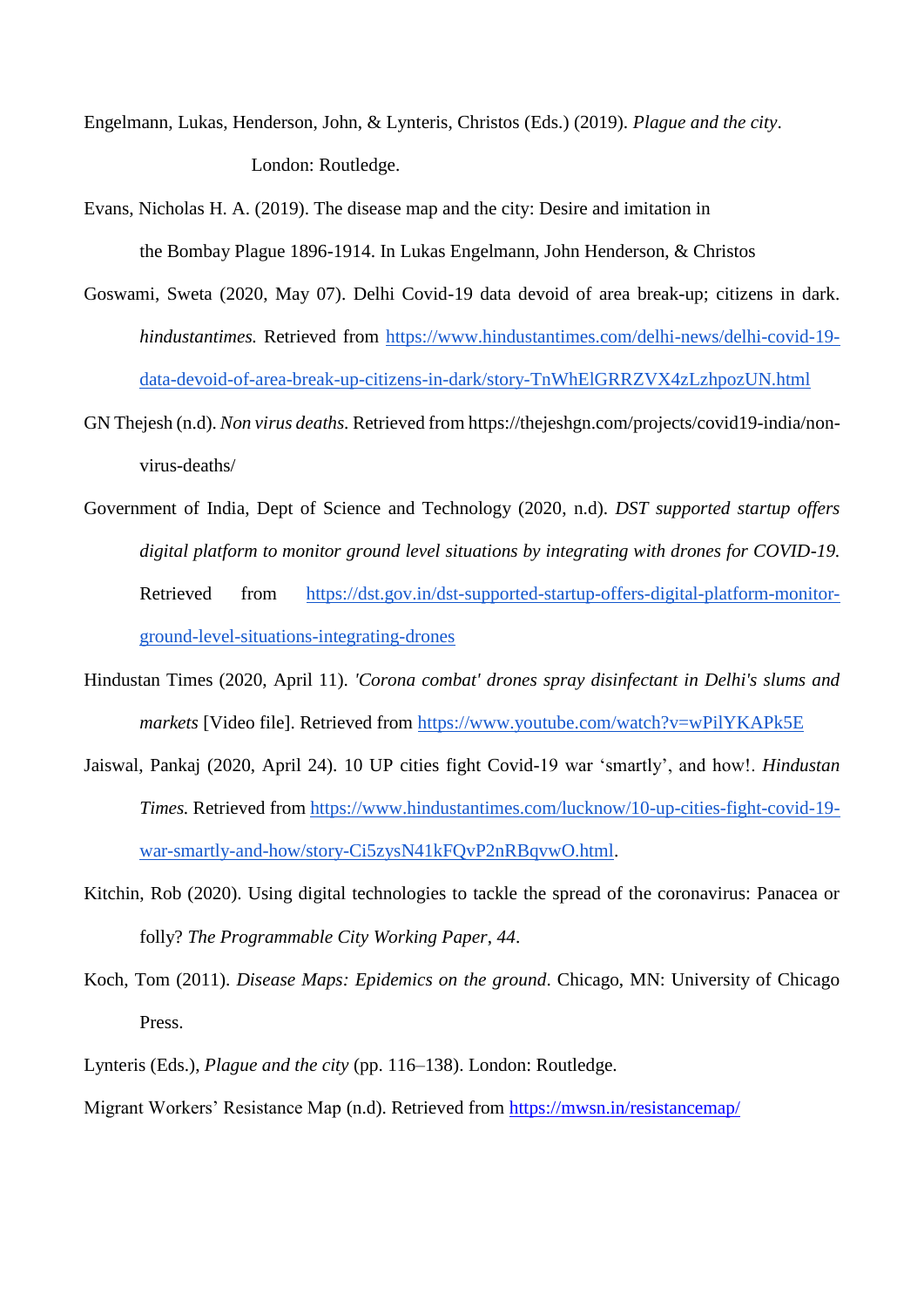- MyGov, Government of India (2020. n.d) Retrieved from https://innovate.mygov.in/aarogyasetu-bugbounty/#skip
- Patel, Tanvi (2020, April 24). Bhubaneswar Start-Up's New Delivery Service for the Elderly Helps 600+ in 4 Weeks. *The Better India.* Retrieved fro[m](https://www.thebetterindia.com/224625/odisha-coronavirus-covid-19-cases-bhubaneswar-lockdown-senior-citizens-helpline-delivery-service-tan42/) [https://www.thebetterindia.com/224625/odisha-coronavirus-covid-19-cases-bhubaneswar](https://www.thebetterindia.com/224625/odisha-coronavirus-covid-19-cases-bhubaneswar-lockdown-senior-citizens-helpline-delivery-service-tan42/)[lockdown-senior-citizens-helpline-delivery-service-tan42/](https://www.thebetterindia.com/224625/odisha-coronavirus-covid-19-cases-bhubaneswar-lockdown-senior-citizens-helpline-delivery-service-tan42/)
- Patra, Ishan (2020, May 28). Aarogya Setu app is now open source: what does it mean?. *The Hindu.* Retrieved from https://www.thehindu.com/sci-tech/technology/aarogya-setu-app-is-nowopen-source-what-does-it-mean/article31689459.ece
- PIB India (2020, April 13). *How Bengaluru's War Room plays its role in fighting Coronavirus* [Video File]. Retrieved fro[m](https://www.youtube.com/watch?v=Pa06ICyVRnM) <https://www.youtube.com/watch?v=Pa06ICyVRnM>
- S Anil (2020, April 05). Inside Kerala's war room on coronavirus. *The New Indian Express.* Retrieved fro[m](https://www.newindianexpress.com/states/kerala/2020/apr/05/inside-keralas-war-room-on-coronavirus-2126048.html) [https://www.newindianexpress.com/states/kerala/2020/apr/05/inside-keralas-war-room](https://www.newindianexpress.com/states/kerala/2020/apr/05/inside-keralas-war-room-on-coronavirus-2126048.html)[on-coronavirus-2126048.html](https://www.newindianexpress.com/states/kerala/2020/apr/05/inside-keralas-war-room-on-coronavirus-2126048.html)
- Shanthin, S. (2020, April, 11). How India's Rising StartUps Swung into Action from the word go. *Inc42.* Retrieved from [https://inc42.com/features/startups-vs-covid19-how-indias-rising](https://inc42.com/features/startups-vs-covid19-how-indias-rising-startups-swung-into-action-from-the-word-go/)[startups-swung-into-action-from-the-word-go/.](https://inc42.com/features/startups-vs-covid19-how-indias-rising-startups-swung-into-action-from-the-word-go/)
- Simondon, Gilbert (2017). *On the Mode of Existence of Technical Objects*. Minneapolis, MN: Univocal.
- Singh, Yashvendra (2020, March 26). How enterprises are using GIS to track Covid-19 impact. *ETCIO*. Retrieved from [https://cio.economictimes.indiatimes.com/news/strategy-and](https://cio.economictimes.indiatimes.com/news/strategy-and-management/how-enterprises-are-using-gis-to-track-covid-19-impact/74821102)[management/how-enterprises-are-using-gis-to-track-covid-19-impact/74821102](https://cio.economictimes.indiatimes.com/news/strategy-and-management/how-enterprises-are-using-gis-to-track-covid-19-impact/74821102)
- TickMe app to help people order essentials in Bhubaneswar. (2020, April 20). *The New Indian Express.*  Retrieved from [https://www.newindianexpress.com/cities/bhubaneswar/2020/apr/17/tickme](https://www.newindianexpress.com/cities/bhubaneswar/2020/apr/17/tickme-app-to-help-people-order-essentials-in-bhubaneswar-2131311.html)[app-to-help-people-order-essentials-in-bhubaneswar-2131311.html](https://www.newindianexpress.com/cities/bhubaneswar/2020/apr/17/tickme-app-to-help-people-order-essentials-in-bhubaneswar-2131311.html)